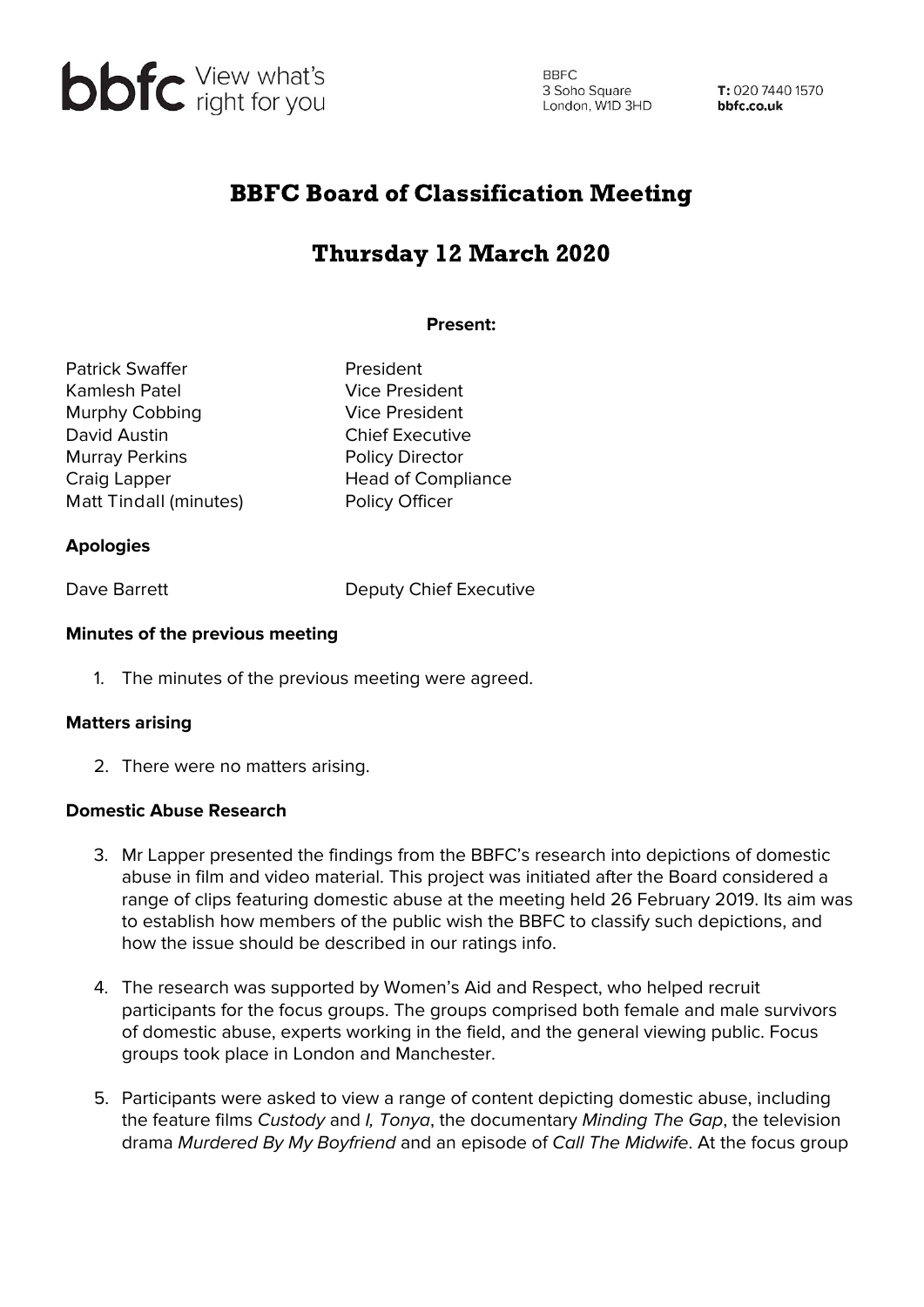sessions, they also viewed a pair of public information films by Women's Aid and a selection of relevant clips.

- 6. Participants agreed that the BBFC had classified the various works at the appropriate levels. They also agreed with the classifications awarded to the Women's Aid public information films. There was strong endorsement of the BBFC's policy position of classifying such works less restrictively than commercial advertisements and trailers because of their educational value and their importance in raising awareness.
- 7. However, it was felt that the range of terminology used in ratings info (e.g. 'domestic violence', 'scenes of domestic violence', 'themes of domestic abuse', etc.) was potentially unhelpful. It was highlighted that the widely understood catch-all term of 'domestic abuse' was much better placed to describe such scenes, as it is considered broad enough to include psychological and economic abuse, gaslighting and non sexual abuse of children.
- 8. Therefore the BBFC will now use 'domestic abuse' instead of 'domestic violence' or other formulations. The BBFC will also restrict use of the term 'child abuse' to cases where the abuse is sexual in nature, as respondents confirmed they always interpret that phrase as having a sexual meaning. Additionally, where space permits, the BBFC will always flag scenes of domestic abuse in ratings info, even where it is not category defining.
- 9. Mr Lapper has drafted an internal policy document which sets out these changes, and will share this for consideration by the Board.

#### **Film for discussion**

- 10. The Board viewed and discussed Love Camp 7, a 1969 film set during World War II in which two female agents must infiltrate a Nazi prison camp where women are kept as sex slaves.
- 11. The film was previously refused a classification for DVD release in 2002 on the grounds of pervasive sexual violence after referral to the BBFC's Director and Presidents.
- 12. The film was recently submitted for classification for VOD release. Given its status as a previously rejected work it was viewed by the entire Compliance team and certain members of the Policy team before referral to the Board.
- 13. The Board considered the issues raised by the film, and discussed the balance to be struck between the principle that adults should generally be free to choose their own entertainment and the risk of harm posed to vulnerable viewers by material that makes sexual violence look appealing. The potential for the BBFC to reject such material is set out in our Classification Guidelines:

"The BBFC may refuse to classify a work, in line with the objective of preventing non-trivial harm risks to potential viewers and, through their behaviour, to society. We may do so, for example, where a central concept of the work is unacceptable, such as a sustained focus on rape, other non-consensual sexually violent behaviour or sadistic violence."